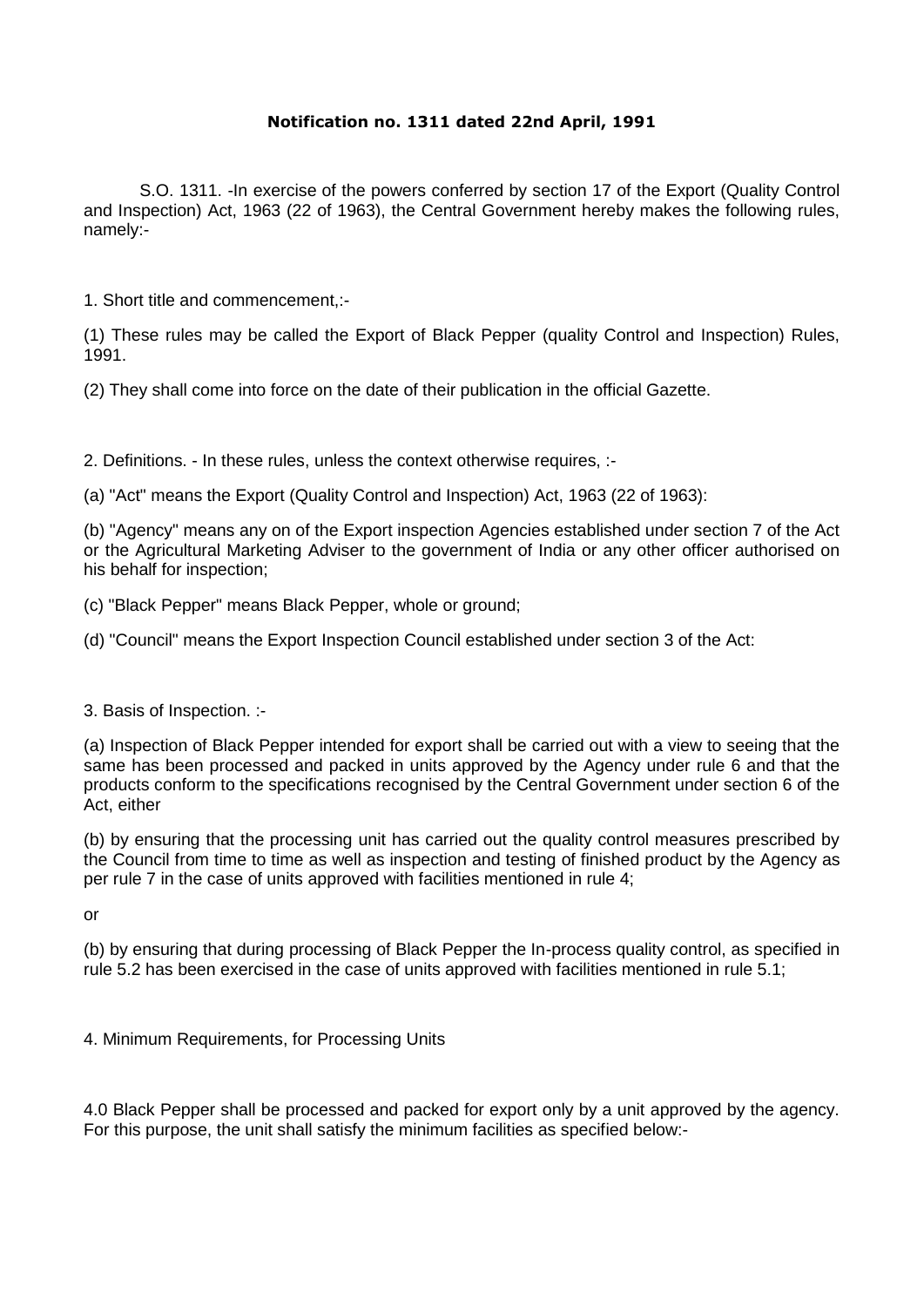## 4.1 General Sanitation

4.1.1 The entire premises used for processing, storage and packing Black Pepper shall maintained in good hygienic, and sanitary conditions. Accumulations of dust, cobwebs, objectionable foreign matters, like mammalian excreta, stone, etc., shall not be present in the premises. Such materials shall be removed on a daily cleaning schedule.

4.1.2 Open gutters shall be flushed and always kept clean.

4.1.3 Toilets in the premises shall be maintained with a high degree of cleanliness and adequate facilities provided food workers to wash their hands and feet with running water and soap.

4.1.4 All machines, equipments, utensils, etc. coming in contact with pepper shall be maintained clean without permitting dust accumulation and harborage of insects and other pests.

4.2 Drying Yard

4.2.1 The open yard used for sun drying of Black Pepper shall be cemented and properly covered by suitable netting, adequate to prevent entry of birds.

4.2.2 Open sides of the drying yard shall be skirted by cemented single brick wall of sufficient height and all openings to the yard suitable closed in order to prevent entry of rodents into the yard.

4.3 Processing and Storage

4.3.1 Black Pepper shall be stored separately. In the particular area where Black Pepper is stored, other products shall not be stored.

4.3.2 While hand-sieving ungarbled pepper for the purpose of grading, the graded pepper shall be collected distinctly and stored away from other materials.

4.3.3 Black Pepper shall be filled only in new gunny bags and such gunny bags stored in an area where other products are not stored.

4.3.4 The garbled and graded Pepper packed in new gunny bags ready for export shall be stacked 30 centimeter away from walls and on wooden duanage at the bottom.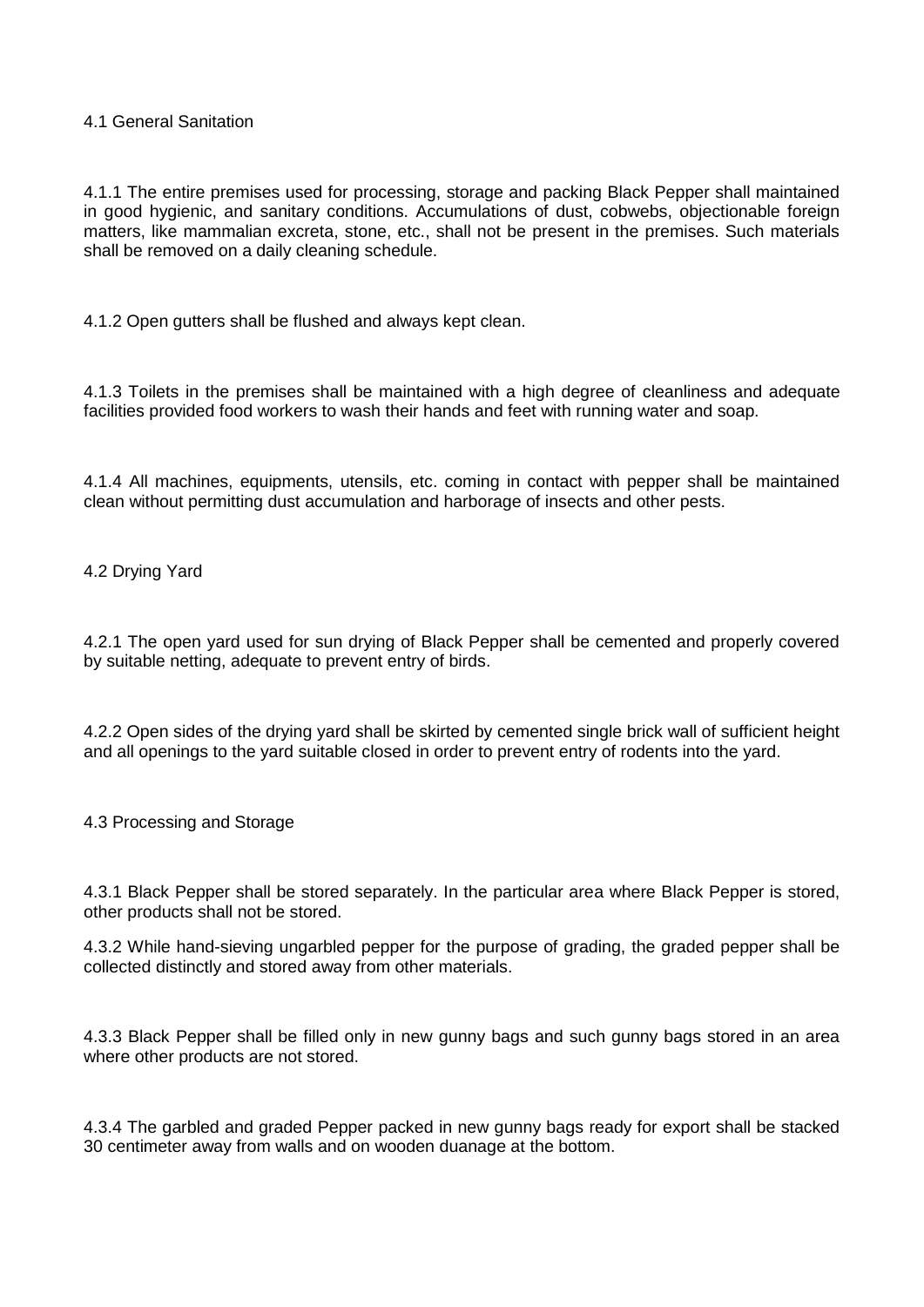4.3.5 final products meant for export shall not be handled or stored in the room used for machines that generate dust.

4.3.6 Outlet of machines that bring out light particles, extraneous matters and dust shall properly secured to avoid such materials being wind-blown or other areas and thus being admixed with final products.

4.3.7 Light material, such as pin-heads, etc. that may be retained for processing later shall be stored in a well-closed room preferably quite away from the final produce go down.

4.3.8 The final produce garbled and graded mechanically sored, shall be subjected also to careful visual examination to pick left over stones and rodent excreta, etc. For this purpose the same material shall be passed against a white or other suitable contrast background with skilled workers standing in a row in such a way that the rodent pettlets, etc. that escape the vision of one skilled worker may be seen and picked by others in the row.

4.4 Control of Animals, Rodents, Birds and Pests.

4.4.1 All openings leading to outside of the premises, such as, gates, drain outlets, etc. shall be got fitted with subbable grills wire meshes to prevent entry of animals and rodents, etc.

4.4.2 All windows, ventilators, gaps between the roof and wall and other openings that permit entry of birds into the go down shall be suitable secured to ensure that birds do not enter the go downs.

4.4.3 If built-in foot-steps have been provided for go downs, doors of such go downs shall be fitted with trap-planks that prevent entry of rodents.

4.4.4 Suitable number of rodent and pest reppeiler devices of required rating shall be fitted in all go downs.

4.4.5 Periodic pest control of the premises by spraying or fumigation shall be done using permitted chemicals in acceptable dosage.

5. IN-PROCESS QUALITY CONTROL.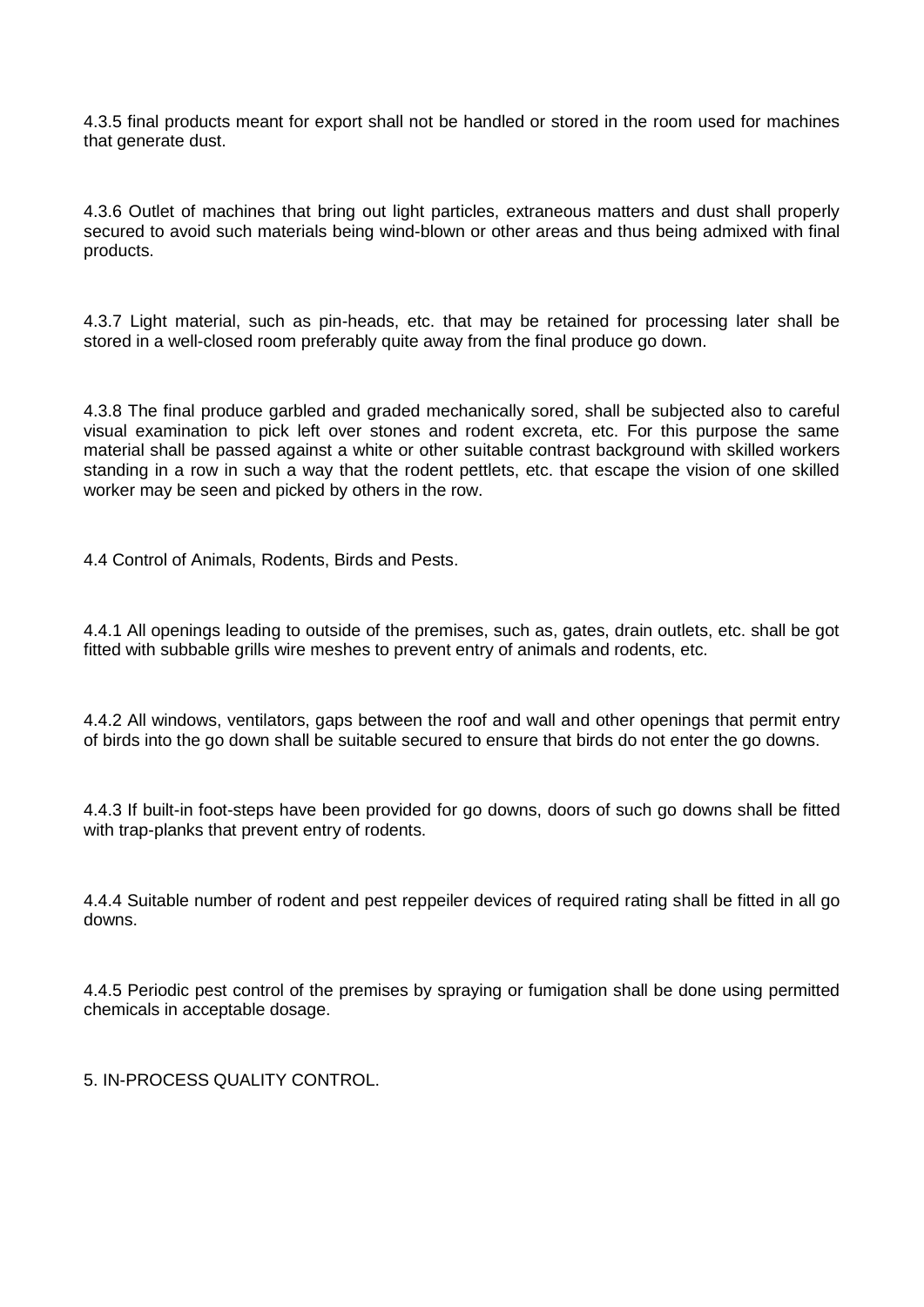5.1 Additional requirements of processing units for the purpose of approval under In-process Quality Control the processing unit shall have the following facilities in the unit in addition to those mentioned in rule 4, namely:-

(a) the processing unit shall have a competent and qualified technologist to supervise processing packing operation and to conduct inspection and testing of Black Pepper for export;

(b) such technologist shall possess the following qualifications namely:-

(i) a degree in Science or Agriculture;

(ii) successfully completed the training course in Quality Control of Black pepper organized by the Export Inspection Agency:

(c) the unit shall have own laboratory with all the necessary testing equipments and chemicals to carry out testing of Black Pepper meant for export;

(d) the unit shall lay down guidelines for actual controls to be exercised at various stages, viz. Acceptance of raw material, processing, packing, preservation and storage in the form of a quality control manual;

(e) the unit shall maintain adequate records for the purpose of effective monitoring of in process controls, approval of lots for export, details of certificates obtained from Export Inspection Agency and the particulars of actual exports.

5.2 Responsibilities of the processing units-for units approved under In-process Quality Control with basis of inspection under rule 3(b), exercising total surveillance of the entire processing operations to ensure quality of the product shall be the responsibility of the processor himself. The responsibilities of the processor under these rules are as given below namely:-

(a) to draw samples at various stages of processing and from the finished product, for the purpose of tests;

(b) To evaluate the results of the samples tested. To decide on the conformity of these samples to the prescribed specifications, and to take remedial action, wherever necessary;

(c) evaluation of results to decide their conformity with the prescribed specifications;

(d) to decide whether the lots of Black Pepper processed and packed are export worthy or not on the basis of inspection carried out under rule 7 and;

(e) to carry out the instructions issued by the Council from time to time.

## 6. APPROVAL OF PROCESSING UNIT

6.1 A processor intending to process Black Pepper for export either with facilities mentioned in rule 4 or with facilities mentioned in rule 4 and additional facilities mentioned in rule 5.1 adopting the basis of inspection under rule 3(a) or 3(b), as the case may be shall intimate about his intention to do so in the proforma prescribed by the Council the nearest office of the Agency. On receipt of such intimation a team of officers of the agency shall visit the processing unit and assess the facilities provided in such unit. If on assessment, the unit is found to have the requisite facilities as prescribed in the relevant rules, a panel of experts constituted for the purpose by the Council shall adjudge the adequacy of the facilities in the unit and recommend approval to the any for further necessary action. The agency shall within seven days of receipt of such recommendation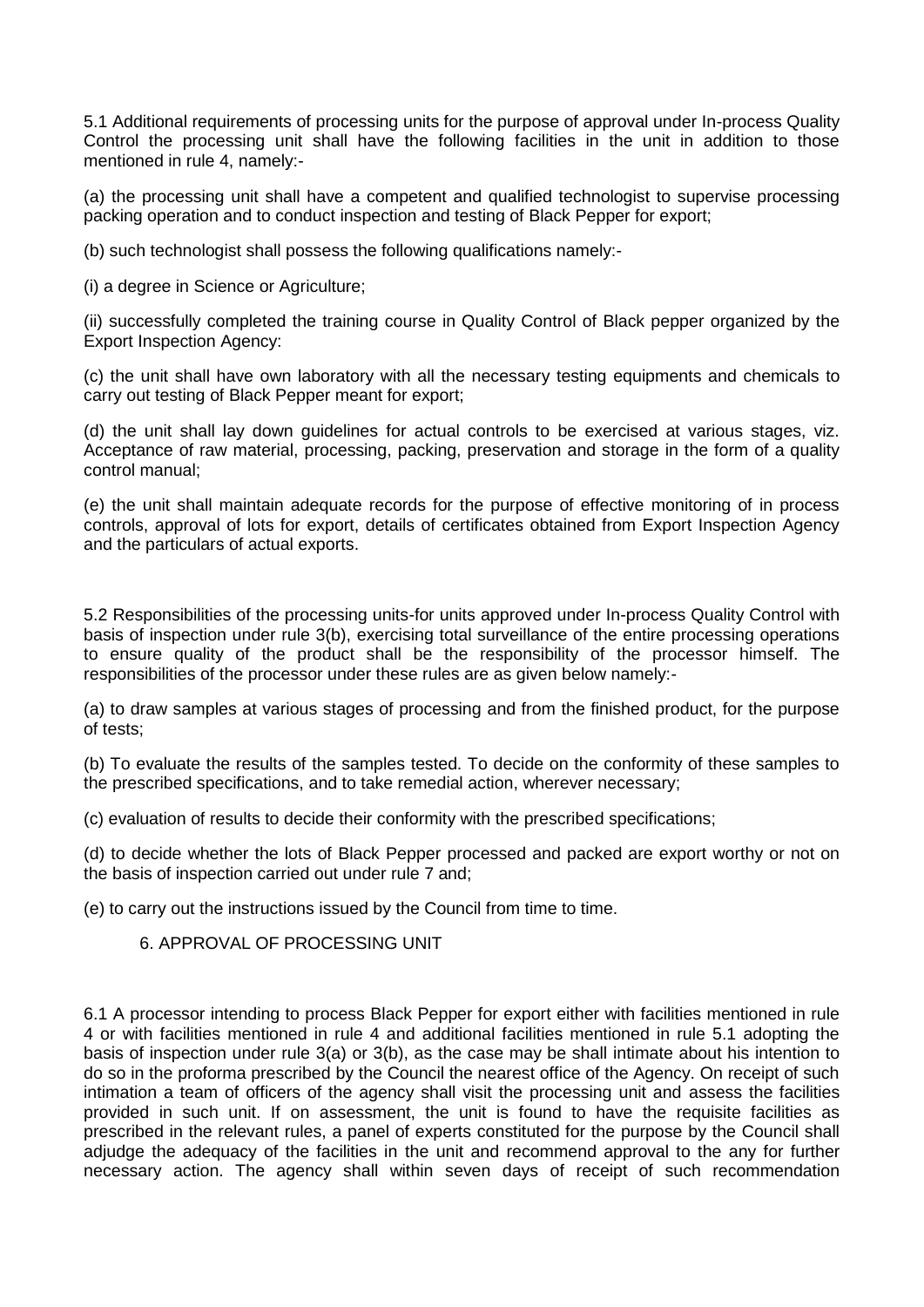communicate the processor the approval of the unit and permit the processor to process Black Pepper export adopting the basis of inspection under rule 3(a) or under rule 3(b), as the case may be;

6.1.1 The approval accorded under rule 6.1 to the processor is for a particular unit. In case the processor vacates the premises where the unit is functioning, the approval accorded shall automatically be cancelled.

6.2 Non-approval-In case the unit is not approved, it shall be communicated to the processor in writing pointing out the deficiencies recorded by the panel of experts. A processor, after rectifying such deficiencies, as recommended by the panel of experts shall intimate the agency within a period of three months from the date of receipt of such communication the details of rectifications of the deficiencies carried out by him. On receipt of this intimation, the agency shall take the steps us in rule 6.1 above.

6.3 Withdrawal of Approval

6.3.1 The approval accorded to a unit shall be withdrawn for any of the following reasons, after giving notice of period of not less than 15 days, namely:-

(a) the equipment and machinery are not in working condition ;

(b) the sanitary and hygienic conditions of the unit are not satisfactory;

(c) The processor has violated, or deliberately attempted to violate, the provisions of the rules and instructions.

6.3.2 Such withdrawal of approval shall be intimated in writing to the processor.

6.3.3 A unit, the approval of which has been withdrawn, may, after rectifying the defects, make a fresh application to the Agency for obtaining fresh approval, after a lapse of three months from the date of such withdrawal.

6.3.4 If, at any time, then is any difficulty for a units in maintaining the minimum requirements to continue under in-process quality control system. Processing and export under in-process quality control system shall be suspended under intimation to the Agency.

6.3.5 The processing for export shall be resumed only after the same is approved by the Agency in writing.

6.4 Controls to be Exercised by Export Inspection Council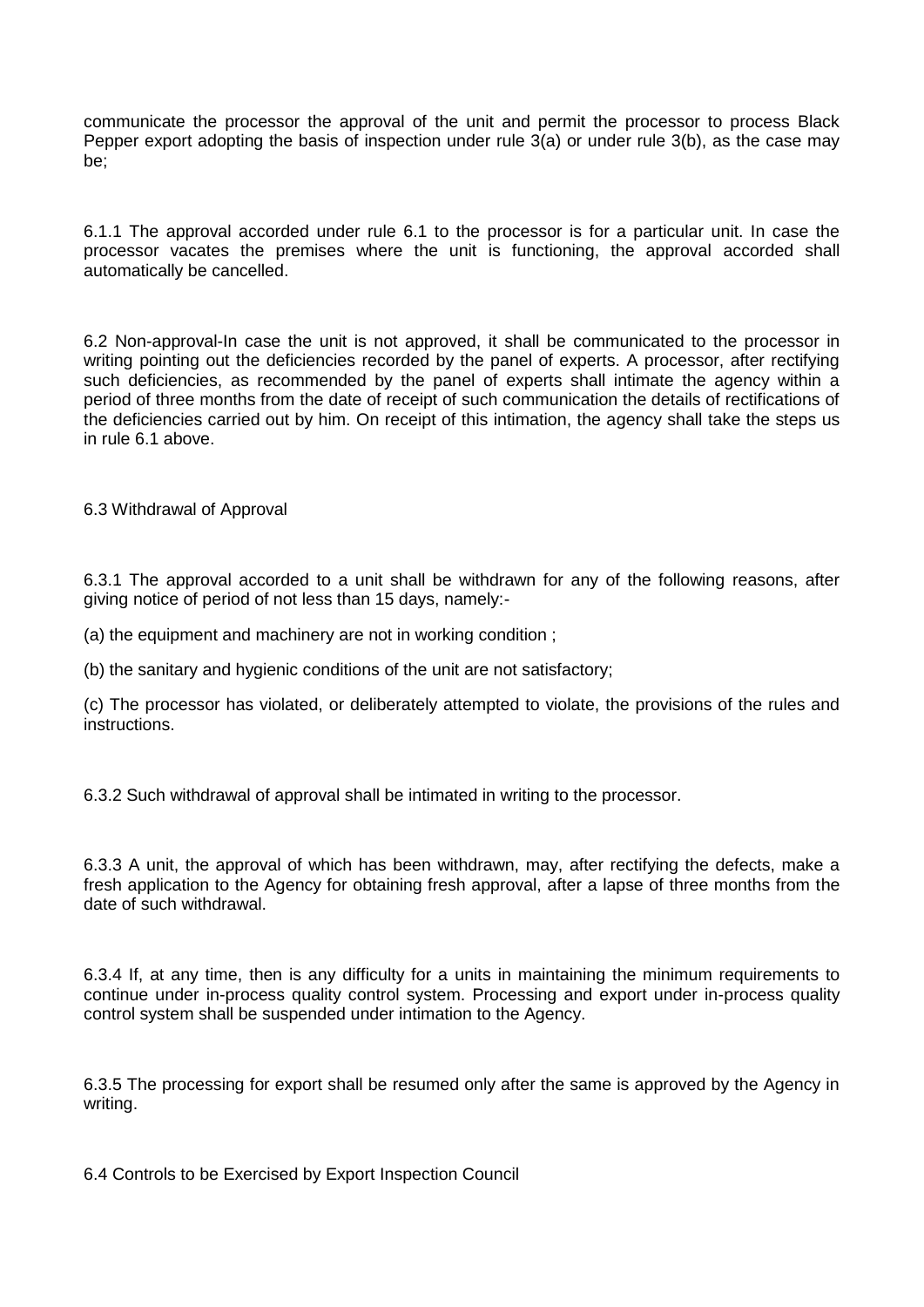6.4.1 The authorised Export Inspection Agency officers shall undertake periodic visits to a unit with a view to ensure that the unit is maintaining the requisite and it is exercising the prescribed quality control drills and conducting the inspection and testing as per the procedure laid down by the council from time to time.

6.4.2 During such visits, the officers may also draw samples from the units to check the same in Export Inspection Agency Laboratory.

6.4.3 The officers during their visits to the unit shall verify the various registers maintained in the unit and countersign them with date.

6.4.4 The officers shall also record their observations during the visits in a register maintained in the unit for the purpose, duly signed with date.

6.4.5 The officers who undertake periodic visits to the units shall prepare a report and submit the same to the head of the Agency.

6.4.6 If any discrepancy is noticed during periodic visits, the same shall be communicated to the processor, within one week, seeking his comments. If the comments are not satisfactory, the Agency shall take follow-up action and may refer the matter to the panel of experts, if necessary.

6.5.1 The operation of an In-process quality control Units.

6.5.1 The operation o an in-process quality control unit shall be reviewed at least once in a year by the panel of experts. While doing so the performance of the unit during the preceding period shall be taken into consideration and specific recommendation made to continue or to withdraw the Inprocess quality control approval accorded under rule 6.1.

6.5.2 If the approval of a processor is withdrawn the processor shall be eligible to export under consignment-wise inspection.

7. INSPECTION-Inspection of each lot consignment meant for export shall be carried out adopting he procedures of sampling and testing, approved and circulated by the Council from time to time.

8. PROCEDURE FOR INSPECTION.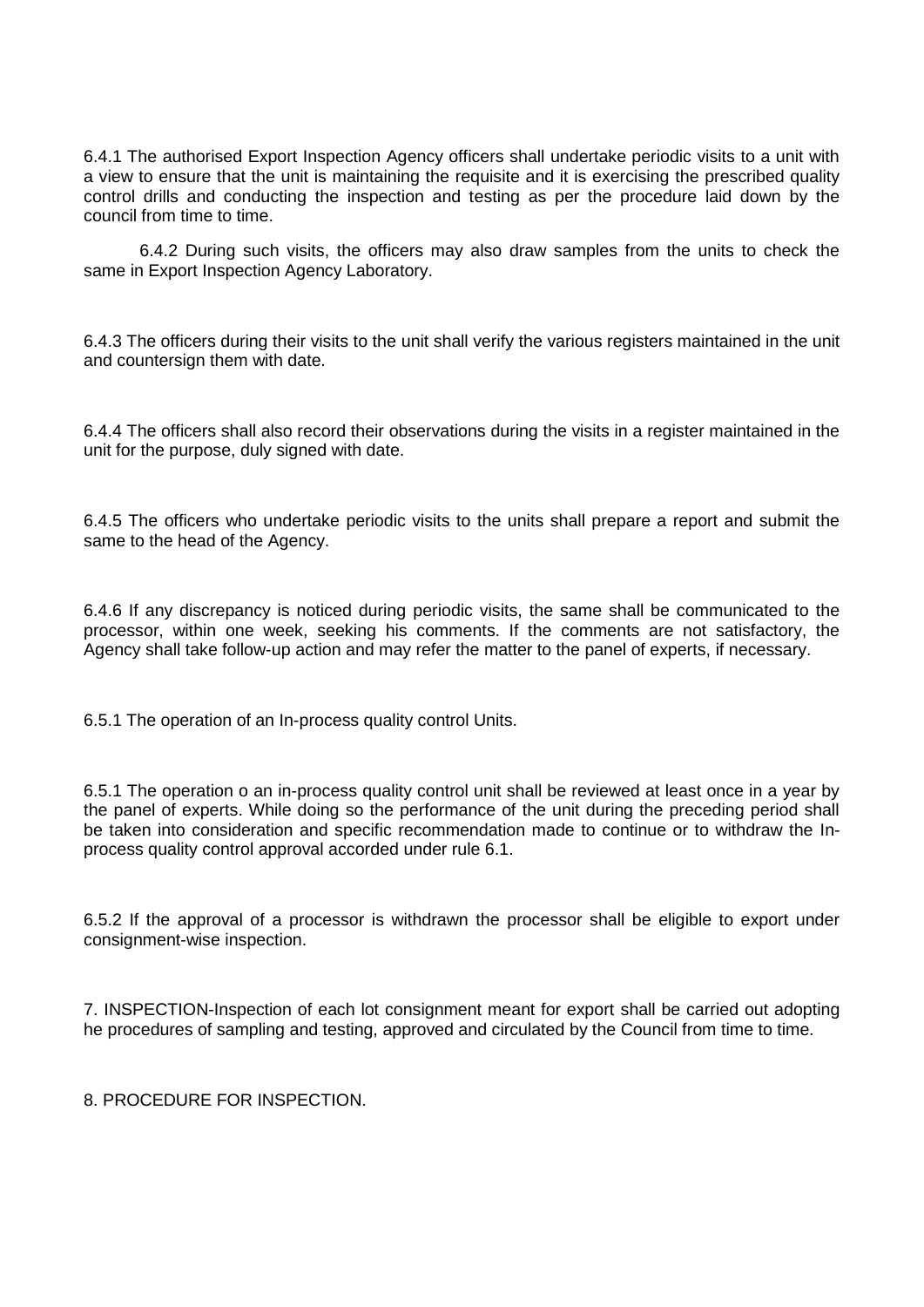8.1 Any exporter intending to export Black Pepper shall submit an application to the Agency, old an officer of the Agency authorised by it in this behalf, giving particulars of the consignment intended to be exported.

8.2 An application under rule 8.1 shall be made not less than seven days before the date of commencement of loading for export.

8.3 On receipt of the application under rule 8.2, the Agency shall inspect the consignment of Black Pepper as per the instructions issued by the Council in this behalf from time to time, with a view to satisfying itself that the consignment has been processed and packed according to relevant specifications. The exporter shall provide all necessary facilities to the Agency to enable it to carry out such inspection.

8.4 If, after inspection, the Agency is satisfied that the consignment of Black Pepper to the exported complies with the requirements of the specifications, it shall within seven days of the receipt of intimation, issue a certificate declaring the consignment as export worthy.

8.5 If the Agency is not so satisfied, it shall within the said period of seven days, refuse to issue such certificate and communicate such refusal to the exporter in writing along with the reasons therefor.

8.6 Subsequent to certification. The Agency shall have been the right to reassess the quality of the consignment at any place of storage, in transit, or at the port before its actual shipment.

8.7 In the event of the consignment being found not conforming to the standard specifications at any of these stages, the certificate of inspection originally issued shall be withdrawn.

9. PLACE OF INSPECTION.

9.1 The Inspection of Black Pepper for the purpose of these uses shall be carried out at the approved unit of the processor and or at the laboratory of the unit of the processor and or at the laboratory of the Agency. The processor shall provide all necessary facilities to the Agency to enable it to carry out such inspection.

9.2 Subsequent to certification under rule 8.4 the Agency shall have the right to reassess quality of the certained consignment at the place of storage; in transit at the part. In the event of the consignment being found not conforming to the relevant specification on such reassessment, the certificate originally issued shall be either amended, suspended or cancelled by the Agency.

10. INSPECTION FEE.